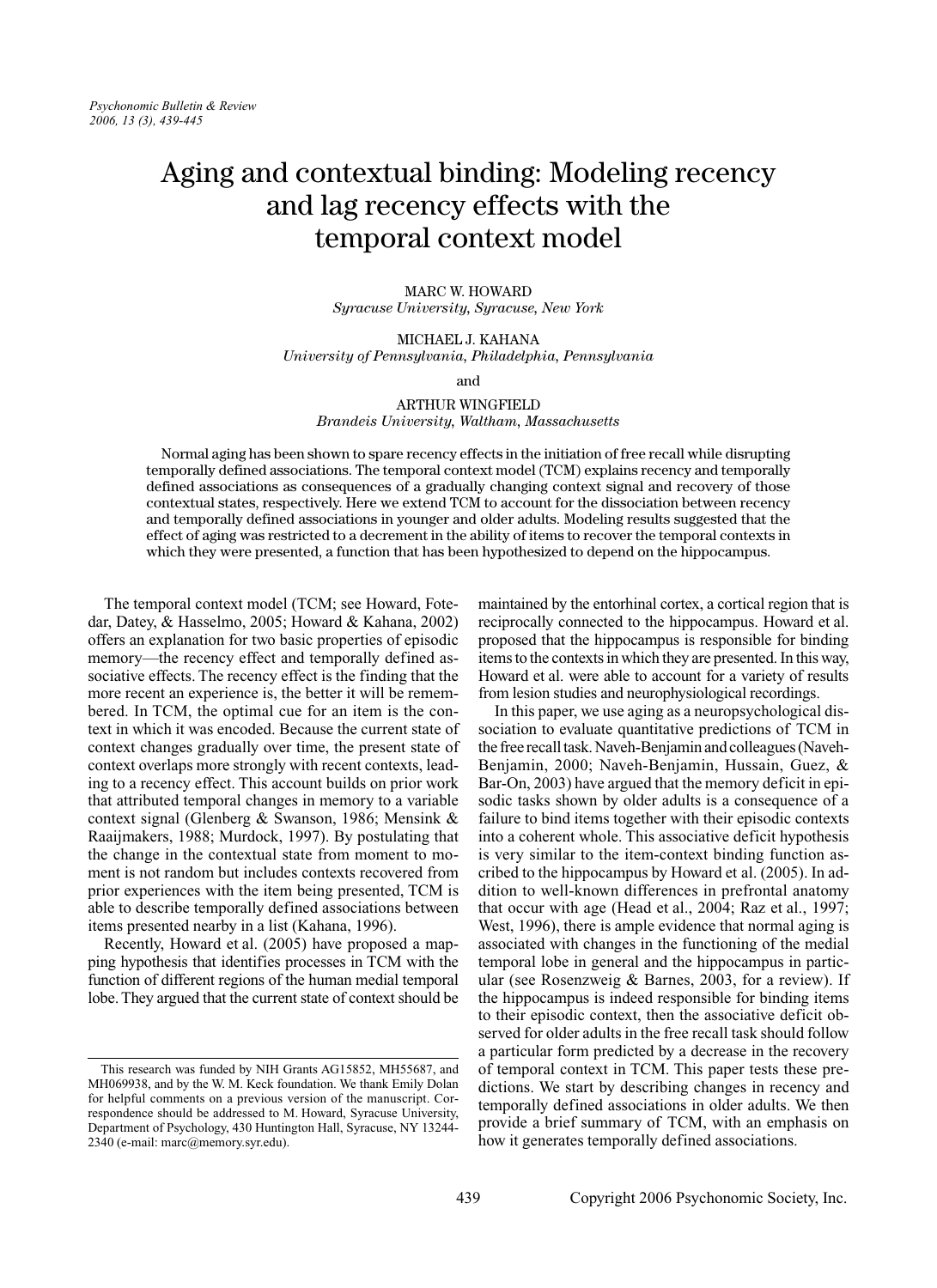### **Recency and Lag Recency in Normal Aging**

In free recall, participants recall as many items as they can remember from a recently presented list, in any order. If tested immediately, participants typically initiate recall by recalling a word from the end of the list, resulting in a recency effect. In free recall, the probability of first recall (PFR), a serial position curve for the first response that participants make (Hogan, 1975; Laming, 1999), is a robust marker of the recency effect. The primacy effect in free recall is generally much smaller than the recency effect and, unlike recency, depends critically on rehearsal (Brodie & Murdock, 1977; Rundus, 1971; Tan & Ward, 2000).

As recall progresses after the first recall, participants recall items in the order in which they come to mind. Analysis of recall order reveals a tendency to make transitions among nearby list items. The conditional response probability as a function of lag (lag-CRP; see Howard & Kahana, 1999; Kahana, 1996) illustrates the probability that an item from serial position  $i + \log$  is recalled immediately following an item from serial position *i*. The lag-CRP has a characteristic form, with recall of an item generally followed by recall of nearby items with a forward bias (see Figure 1A). We refer to this phenomenon, illustrating the effect of temporal contiguity on retrieval transitions, as the *lag recency effect* (Howard & Kahana, 1999). According to TCM, the lag recency effect reflects associations formed between items presented in similar episodic contexts.

Kahana, Howard, Zaromb, and Wingfield (2002) found no difference between PFR curves from older (ages 66–88) and younger (ages 18–21) participants. However, the lag recency effect for older adults was significantly reduced, suggesting a deficit in associative processes that was consistent with Naveh-Benjamin's (2000; Naveh-Benjamin et al., 2003) associative deficit hypothesis of cognitive aging. Dual-store models of episodic recall (Atkinson & Shiffrin, 1968; Raaijmakers & Shiffrin, 1980) offer a straightforward account for both recency and lag recency effects. On an immediate test, recent items are present in the short-term store (STS) and can be easily recalled at the time of test. Lag recency arises because items from nearby list positions tend to occur together in STS and then become associated in the long-term store (LTS). Dissociations between recency and lag recency could thus be seen as dissociations between short- and long-term memory processes.

## **The Temporal Context Model**

Here we provide a concise description of TCM. More detailed descriptions can be found elsewhere (e.g., Howard et al., 2005; Howard & Kahana, 2002). In TCM, temporal context is a vector that changes gradually over time. Items, represented as vectors in semantic memory, become bidirectionally associated with context. States of context cue recall of items to the extent that they overlap with those items' encoding contexts. Changes in temporal context from one moment to the next are caused by the specific items presented rather than by random fluctuations. In particular, repetition of an item in semantic memory can recover the states of temporal context previously associated with that item. Associative effects in memory can arise because the retrieved contextual states overlap with the encoding context of nearby items. That is, associations observed between items are mediated by the effects that the items have on that current state of context.

In TCM,  $t_i$ , the state of context at time i, evolves according to the equation:

$$
\mathbf{t}_i = \rho_i \mathbf{t}_{i-1} + \beta \mathbf{t}_i^{\text{IN}},\tag{1}
$$

where  $\beta$  is a free parameter that determines the rate of contextual drift,  $\rho_i$  is chosen at each time step such that  $t_i$ is always of unit length, and  $\mathbf{t}_i^N$  is the input at time *i*. The property that context changes gradually with time allows TCM to predict recency effects for much the same reason as variable-context models (e.g., Mensink & Raaijmakers, 1988) do. The input pattern  $t_i^N$ , which will be described in more detail later, is context retrieved by item  $f_i$ .

In TCM, each item is encoded in a specific temporal context. The current state of context cues items encoded in similar contextual states, as in Mensink and Raaijmakers's (1988) variable-context model of paired-associate learning. An outer-product matrix associates context vectors with item vectors:

$$
\mathbf{M}_{i}^{\mathrm{TF}} = \mathbf{M}_{i-1}^{\mathrm{TF}} + \mathbf{f}_{i}\mathbf{t}'_{i-1},\tag{2}
$$

where the matrix MTF stores the association between an item and the previous state of context, indicated by the shift of index  $i$ . This index shift is not present in previously published treatments of TCM, but results in a more physical Hebbian association. Because  $t_i$ , depends on the input caused by item  $f_i$ , it is not present when  $f_i$  is first presented. In contrast,  $t_{i-1}$  is available at the time when  $f_i$ is presented. Given that Hebbian long-term potentiation is asymmetric (Levy  $\&$  Steward, 1983), introducing this change makes biophysical sense.

Contextual states serve as a cue for recall of items f via MTF. Multiplying MTF by a context vector retrieves a superposition of the items  $f_i$ , each activated to the extent that the probe context overlaps with the encoding context. If we probe with  $t_i$ , the overlap is given by  $t_{i-1} \cdot t_i$ .

$$
\mathbf{M}^{\mathrm{TF}}\mathbf{t}_{j} = \sum_{i} \Big[ \mathbf{f}_{i} \Big( \mathbf{t}_{i-1} \cdot \mathbf{t}_{j} \Big) \Big]. \tag{3}
$$

Items that have been presented in a context similar to the probe context will be more strongly activated than those that have been presented in a completely dissimilar context.

Repeating an item at time step  $r$ , as a probe in a recall test or by means of recovering it in the process of free recall, results in an input pattern  $\mathbf{t}_r^N$  that will overlap with other items' encoding contexts to a greater or lesser extent. Temporally defined associations in episodic memory have a characteristic form (Figure 1A). TCM accounts for this by assuming that multiple sources of information contribute to the context recovered by a cue item. Recall at time step r of a list item previously studied at time i will retrieve a combination of  $t_{i-1}$ , the state of context that pre-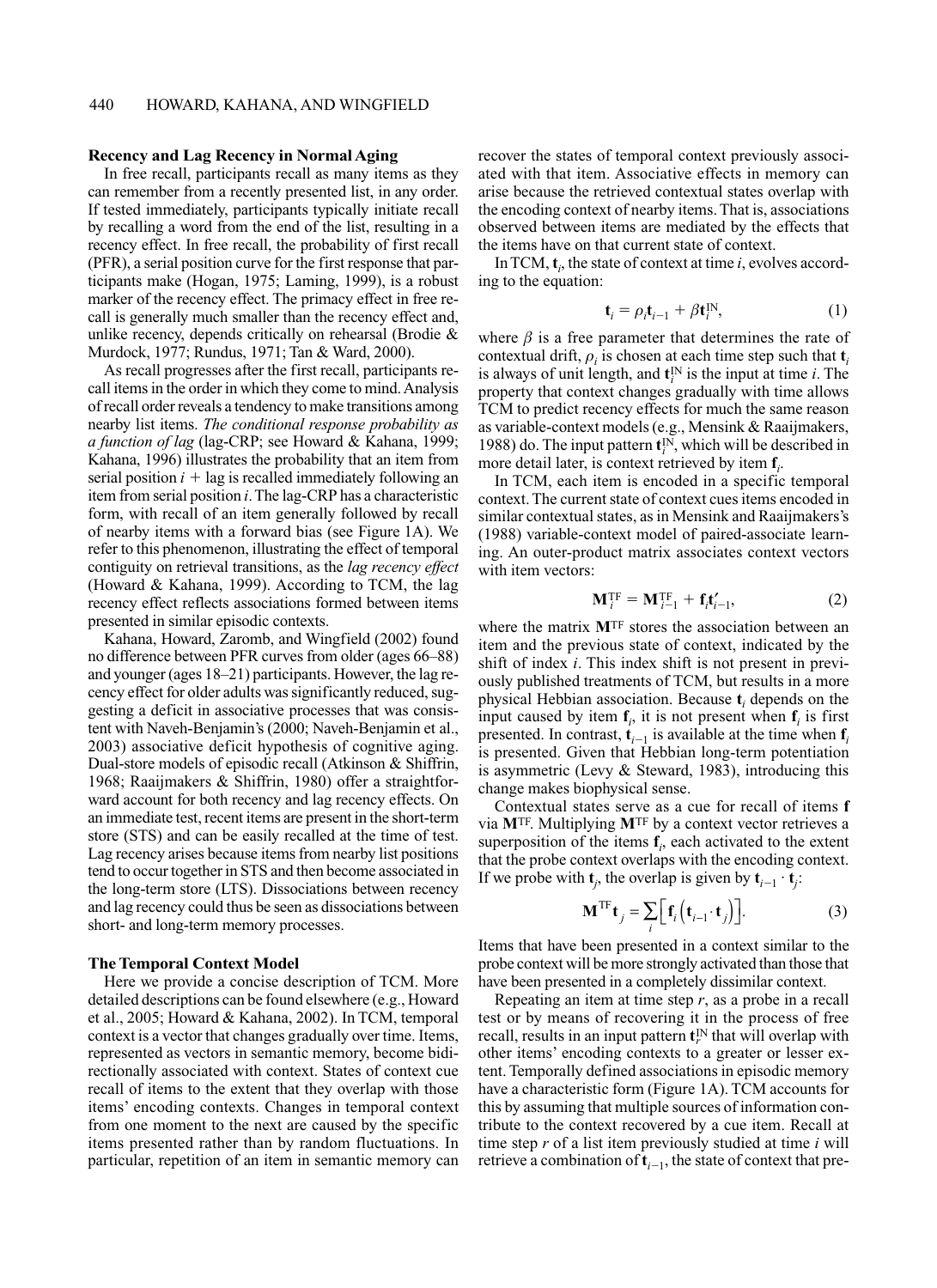

Figure 1. The lag recency effect. (A) Lag CRP function averaged across 11 free recall studies. The lag CRP measures the probability of recalling an item from position  $i + \log$  immediately following an item from position *i*. The contiguity effect can be seen in the finding that lag CRP curves are peaked around zero. Asymmetry can be seen by noting that transitions in the forward direction (e.g.,  $+1$ ) are more likely than transitions in the backward direction (e.g.,  $-1$ ). Error bars are standard errors calculated across the experiments, which varied widely in their procedures. (B) The three components of retrieved context that combine to produce the lag CRP in TCM. The newly learned component, weighted by  $\alpha_N$ , provides a symmetric retrieval cue to the neighbors of the just recalled item (filled circles). The preexperimental component, weighted by  $a_0$ , provides an asymmetric retrieval cue (open circles). A noise component, weighted by  $\eta$ , does not overlap with the study context of any of the list items (filled diamonds). The contribution of the noise component has been offset slightly for clarity. (C) Bestfitting parameter values for the three components for younger (filled bars) and older (open bars) adults. Older adults showed increased noise, consistent with disrupted associations. However, rather than being distributed evenly across the two beneficial components, the fits to older adults data showed a decrease only in  $a_{\rm N}$ , accompanied by a small increase in  $a_{\rm O}$ .

ceded the item when it was presented, the preexperimental context,  $\mathbf{t}_{i}^{N}$ , that item *i* retrieved when it was presented, and  $\mathbf{n}_r$ , a noise component present at retrieval:

 $\mathbf{f}$ 

$$
{}_{r}^{\text{IN}} = \alpha_{\text{O}} \mathbf{t}_{i}^{\text{IN}} + \alpha_{\text{N}} \mathbf{t}_{i-1} + \eta \mathbf{n}_{r}. \tag{4}
$$

The three factors in Equation 4 have different associative properties. The first two terms are effective cues for nearby items to the extent that the retrieved context overlaps with the items' encoding context (Equation 2). The cue strength to item *j* from  $t_{i-1}$  is given by  $t_{i-1} \cdot t_{i-1}$ . Because the dot product is symmetric,  $t_{i-1}$  provides a symmetric retrieval cue for the neighbors of item i (Figure 1B, filled circles). The ability to recover  $t_{i-1}$  when item i is repeated must mean that at study the representation of the item in semantic memory is associated to the current temporal context;  $t_{i-1}$  is referred to as newly learned context. The contribution of  $t_{i-1}$  is weighted by a coefficient  $a_N$ . The other component of  $\mathbf{t}_r^{\text{IN}}$  that facilitates recall of nearby items is  $\mathbf{t}_i^{\text{IN}}$ , the input pattern caused by the repeated item when it was originally presented. This input pattern persists as part of contextual states that follow item *i* (Equation 1), but was not present before item *i* was presented.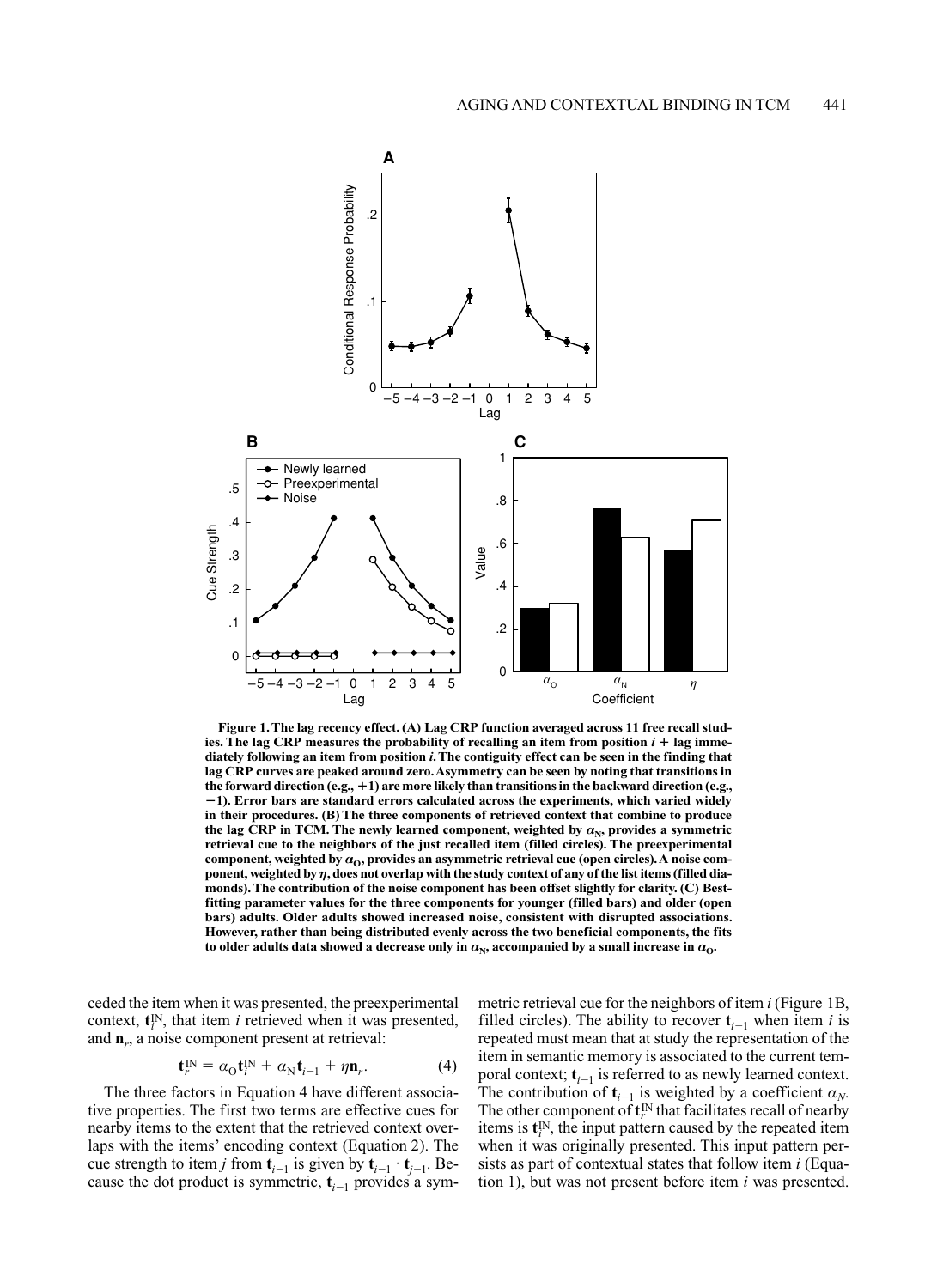This means that  $\mathbf{t}^{\text{IN}}$  provides an effective retrieval cue for items that followed the item  $i$ , not those that preceded it. The result is that  $\mathbf{t}^{\text{IN}}$  provides an asymmetric retrieval cue (Figure 1B, open circles). These first two components were included in previous treatments of TCM (Howard et al., 2005; Howard & Kahana, 2002); they combine to provide an asymmetric lag CRP function with a gradient in the backward direction.

The third term in Equation 4 is a random noise vector that was not included in previous treatments of TCM. The dissociation between recency and lag recency observed for older adults (Kahana et al., 2002) could be described by traditional two-store models as a result of intact shortterm store and disrupted transfer to long-term store. Because contextual drift, which leads to the recency effect, and contextual retrieval, which leads to the lag recency effect, are so closely related in TCM (Equation 1), describing this dissociation is less straightforward. To decouple the rate of contextual and associative effects, we must fix the magnitude of  $\mathbf{t}^{\text{IN}}$  (Equation 4) across age groups while including a component of  $\mathbf{t}_{r}^{\text{IN}}$  that is not an effective retrieval cue. Because the random noise vector  $\mathbf{n}_r$  is uncorrelated with the contextual states during list presentation, it will not provide an advantage for neighbors of item  $i$ . The noise term is weighted by a coefficient  $\eta$ .

Figure 1B summarizes the effect of each of these three components as a retrieval cue for items near *i*. The coefficients are manipulated subject to the constraint that  $t^{\text{IN}}$ is always of unit magnitude. Across age groups, we allow the weighting on the retrieved noise,  $\eta$ , and the ratio of the two retrieved context components,  $a_N/a_O$ , to vary as free parameters.

# **Modeling the Dissociation Between Recency** and Lag Recency

We fit the extended version of TCM to experimental data on recency and lag recency in young and older adults (Kahana et al., 2002). We simultaneously fit the PFR from immediate recall (Experiment 1 of Kahana et al., 2002) and the lag CRP from delayed recall (Experiment 2 of Kahana et al., 2002). Probability of recall was calculated from the model activations, using the Luce choice rule that has been used in previous implementations of TCM (e.g., Howard, 2004; Howard & Kahana, 2002).

The Luce choice rule contributes a parameter,  $\tau$ , that controls the sensitivity of the retrieval process. We also included a parameter that increased the cue strength of the first list item to capture participants' tendency to occasionally begin recall with the first list item (the primacy effect, as seen in the PFR). This primacy parameter was allowed to vary separately for immediate and delayed free recall, although it was not allowed to vary across age groups. In all, five free parameters were varied:  $\tau$ ; the primacy parameter;  $\beta$ , which controlled the rate of contextual drift (Equation 1);  $\alpha_{N}/\alpha_{O}$ , which determined the ratio of newly learned to preexperimental context in  $\mathbf{t}_r^{\text{IN}}$ ; and  $\eta$ , which controlled the amount of noise in  $\mathbf{t}_r^{\text{IN}}$  (Equation 4). The primacy parameter,  $\beta$ , and  $\tau$  were fixed across age

groups; the other two parameters,  $\alpha_{N}/\alpha_{O}$  and  $\eta$ , were allowed to vary separately for each age group. A downhill simplex algorithm was used to search for the parameter set that minimized the  $\chi^2$  between observed and predicted values.

Figure 2 shows PFR and lag CRP functions for young and older participants, along with the best fit of TCM to these data. One can see that young and older adults' PFR functions are nearly identical in both immediate and delayed free recall (Figure 2A). As can be seen by comparing Figures 2A and 2B, TCM captures the three salient features of the PFR functions: (1) the pronounced recency effect in immediate free recall,  $(2)$  the elimination of recency in delayed free recall, and (3) the close correspondence of both these functions across age groups. The inclusion of a free parameter to describe the primacy effect has, not surprisingly, resulted in a primacy effect in the model fits that parallels the large primacy effect in delayed free recall and the smaller primacy effect in immediate free recall.

TCM was also successful in simultaneously fitting the age-related associative deficit in episodic recall (Figure 2C). The fit to the lag CRP functions was statistically acceptable  $[\chi^2(12) = 18.0, p > .1]$  for young and older adults. Not surprisingly, the model settled on a fit in which the noise parameter was larger for older adults than for younger adults (Figure 1C). Interestingly, however, the best-fitting parameters did not result in a comparable decrease in the values of  $\alpha_0$  and  $\alpha_N$  for older adults. Rather, while  $\alpha_N$  decreased, the value of  $\alpha_0$  was actually larger for older adults than for younger adults. To determine whether this differential effect of aging on  $\alpha_0$  and  $\alpha_N$  was quantitatively reliable, we fit a control version of the model in which the  $a_N/a_O$  was fixed across age groups. This control simulation did not provide an acceptable fit to the lag CRPs  $\lceil \chi^2(13) \rceil = 54.3, p \rceil 001$ . Moreover, the difference in fit between the models was significant  $\lceil \chi^2(1) \rceil = 36.4$ ,  $p < .001$ ]. We conclude that aging had a differential effect on the model parameters such that the associative deficit observed in older adults was solely attributable to a decrement in  $\alpha_{N}$ .

#### **Discussion**

We extended TCM to account for the dissociation between recency and lag recency in the free recall of older adults. By allowing the magnitude of the components of retrieved context to vary, TCM provided excellent fits to both the young and older adults' lag CRP curves. Manipulating the noise parameter had a dramatic effect on lag recency while leaving the recency effect unaffected. The fits argue that the effect of normal aging in these data is to lower the value of  $\alpha_N$ , which weights the degree of new item-tocontext binding. This component of retrieved context has been hypothesized to depend on hippocampal function (Howard et al., 2005). Although this is not the first article to attribute the mnemonic deficit with aging to changes in contextual encoding (see, e.g., Balota, Duchek, & Paullin, 1989), the present modeling points to an extremely specific and subtle disruption in contextual retrieval.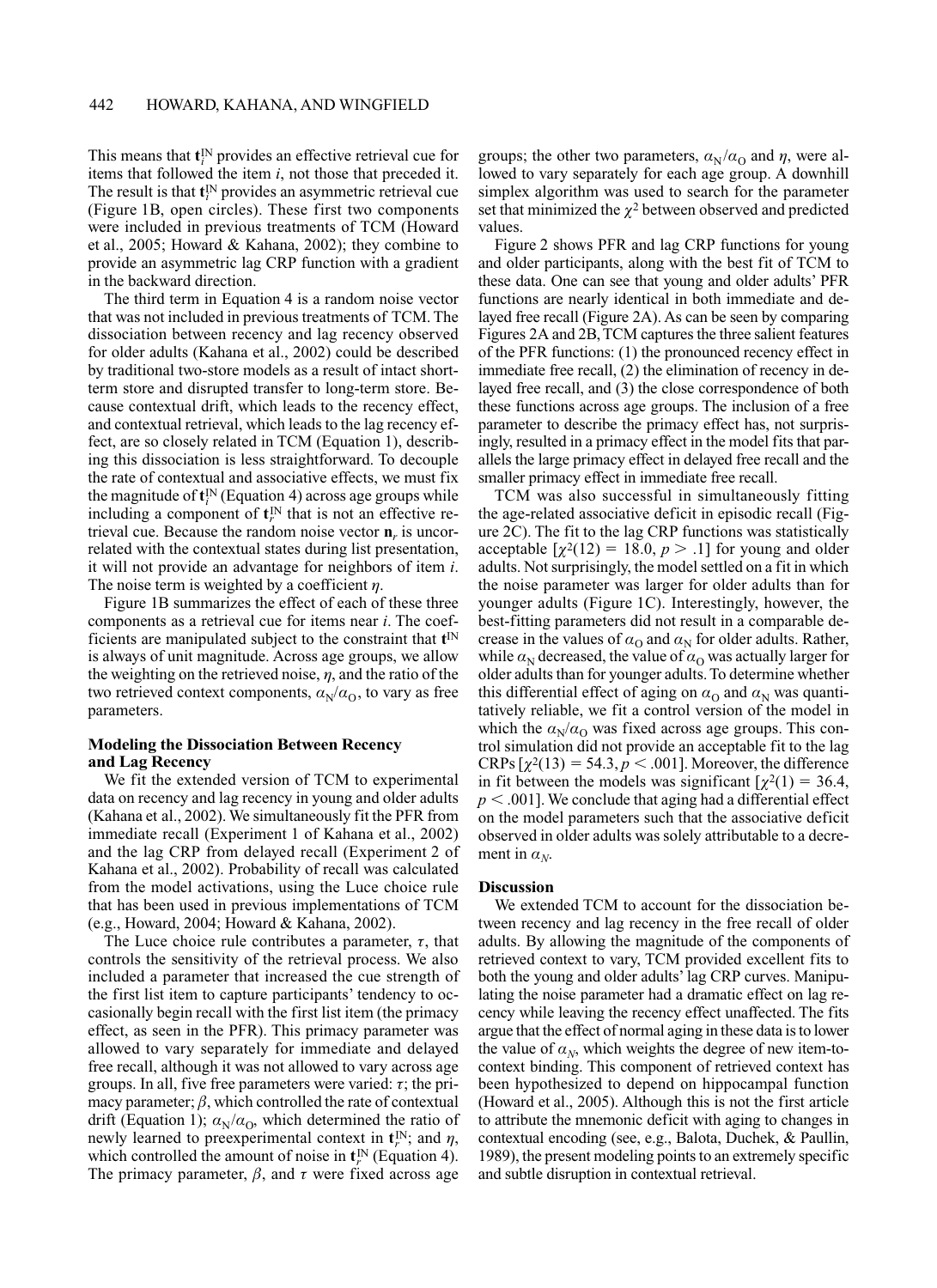

Figure 2. Recency and lag recency in normal aging. (A) Probability of first recall (PFR) functions for young and older adults in immediate and delayed free recall (Experiments 1 and 2 of Kahana et al., 2002). (B) Predicted PFR functions for young and older adults in immediate delayed free recall (fits to the data in A). In this panel, the older adults' data have been shifted slightly for clarity. (C) Observed and predicted lag CRP functions for young and older adults in delayed free recall. Error bars are 95% confidence intervals. Best-fitting parameter values were  $\beta$  = 0.77 and  $\tau$  = 0.40 (see also Figure 1C).

The finding of reduced item-context binding in older adults observed here, coupled with the ample evidence for disruptions in hippocampal physiology with aging (Rosenzweig  $\&$  Barnes, 2003), suggests that the hippocampus does play an essential role in binding items to a representation of temporal context (Howard et al., 2005). The present results can be seen as one possible implementation of the associative deficit hypothesis of normal aging (Naveh-Benjamin, 2000). Recently Li, Naveh-Benjamin, and Lindenberger (2005) have hypothesized that the associative deficit is a consequence of reduced input-output gain in older adults. Li et al. suggested that their manipulation of the gain parameter could be a proxy for changes in dopaminergic function in the prefrontal cortex with aging. Although a discussion of the relationship between prefrontal and medial temporal physiology is outside the scope of this article, we simply note here that the frontal cortex and hippocampus may be closely linked physiologically

(Hyman, Zilli, Paley, & Hasselmo, 2005; Siapas, Lubenov, & Wilson, 2005); as a consequence, these hypotheses are not necessarily mutually exclusive.

Although it provides a principled account of lag recency effects, the present version of TCM is unable to describe dissociations between immediate recency (IR) and longterm recency (LTR) effects. For instance, the latency to recall the first items is much faster in immediate than in continuous-distractor free recall (Howard & Kahana, 2005). A number of other potentially important distinctions between IR and LTR can be identified, including changes in the lag CRP with output position in immediate recall (Howard & Kahana, 1999), the insensitivity of immediate recency to proactive interference (Murdock, 1962), and the sensitivity of LTR to proactive interference (Davelaar, Goshen-Gottstein, Ashkenazi, & Usher, 2005).

The differences between IR and LTR effects motivate the theoretical position that attributes IR to rapid recovery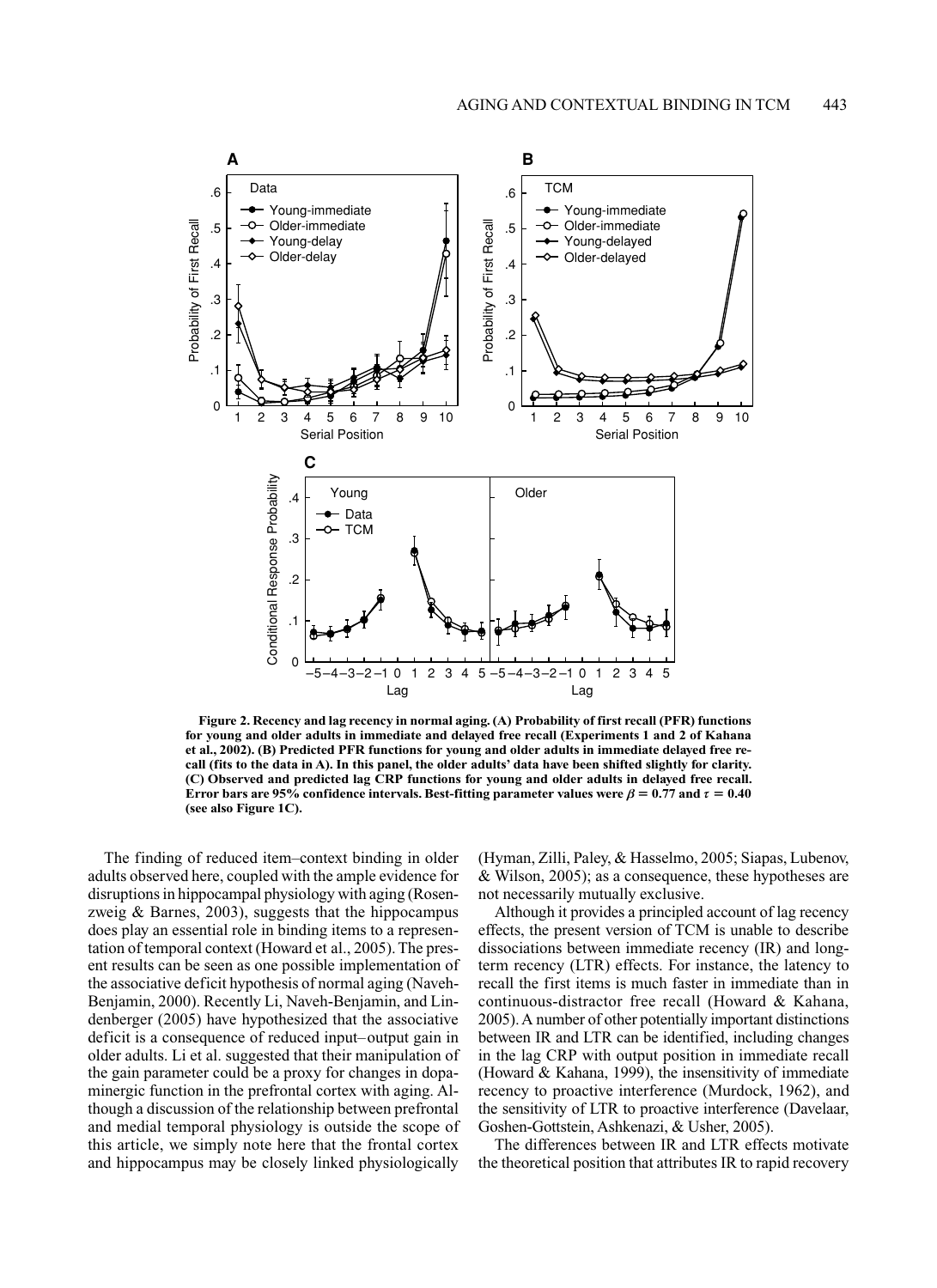of information from STS and LTR to a gradually changing contextual cue, not unlike the temporal context vector in TCM. Davelaar et al. (2005) have proposed such a model, in which IR reflected retrieval from STS and LTR reflected context-mediated retrieval from LTS. Whereas previous two-store models (Kahana, 1996; Raaijmakers & Shiffrin, 1980) described lag recency as a consequence of interitem associations formed between items coactive in STS, Davelaar et al. used a time-varying context signal to model the lag recency effect.

TCM embodies the distinction between activity-based memory (corresponding to STS) and weight-based memory (corresponding to LTS) that is central to dual-store models of episodic memory. The current state of **t**, is an activity-based memory. Input patterns are turned on when the corresponding item is presented. These input patterns then decay gradually as new information is presented. As these patterns decay, information is lost. However, unlike STS in traditional two-store models, the activity-based memory in TCM decays gradually rather than in an all-ornone fashion. The matrix **M**<sup>TF</sup> is a weight-based memory system that persists over time. TCM also has a built-in distinction between IR and LTR effects. Although the relative differences in the activation of list items is similar in immediate and continuous-distractor free recall, the absolute level of activation is very different across the conditions. Perhaps the Luce choice rule can be replaced by a more detailed model of the dynamics that lead to recall of an item, given a set of activations as described by TCM.

In summary, we have extended the temporal context model (Howard et al., 2005; Howard & Kahana, 2002) to account for the dissociation between recency and lag recency observed with normal aging (Kahana et al., 2002). We found that the model was able to successfully account for the dissociation between recency and lag recency. Lag CRP curves from younger and older adults were well fit quantitatively by the model. The results of this modeling effort argue that normal aging has a differential effect on the components of contextual retrieval, such that normal aging is associated with a decrease in the ability of items to recover the temporal context in which they have been encoded, a function that has been hypothesized to depend on the hippocampus proper (Howard et al., 2005). The differential effect of aging validates the distinction between the two components of retrieved context postulated by TCM.

#### **REFERENCES**

- ATKINSON, R. C., & SHIFFRIN, R. M. (1968). Human memory: A proposed system and its control processes. In K. W. Spence & J. T. Spence (Eds.), The psychology of learning and motivation (Vol. 2, pp. 89-105). New York: Academic Press.
- BALOTA, D. A., DUCHEK, J. M., & PAULLIN, R. (1989). Age-related differences in the impact of spacing, lag, and retention interval. Psychology & Aging, 4, 3-9.
- BRODIE, D. A., & MURDOCK, B. B. (1977). Effects of presentation time on nominal and functional serial position curves in free recall. Journal of Verbal Learning & Verbal Behavior, 16, 185-200.
- DAVELAAR, E. J., GOSHEN-GOTTSTEIN, Y., ASHKENAZI, A., & USHER, M. (2005). A context activation model of list memory: Dissociating shortterm from long-term recency effects. Psychological Review, 112, 3- $42$
- GLENBERG, A. M., & SWANSON, N. G. (1986). A temporal distinctiveness theory of recency and modality effects. Journal of Experimental Psychology: Learning, Memory, & Cognition, 12, 3-15.
- HEAD, D., BUCKNER, R. L., SHIMONY, J. S., WILLIAMS, L. E., AKBU-DAK, E., CONTURO, T. E., ET AL. (2004). Differential vulnerability of anterior white matter in nondemented aging with minimal acceleration in dementia of the Alzheimer type: Evidence from diffusion tensor imaging. Cerebral Cortex, 14, 410-423.
- HOGAN, R. M. (1975). Interitem encoding and directed search in free recall. Memory & Cognition, 3, 197-209.
- HOWARD, M. W. (2004). Scaling behavior in the temporal context model. Journal of Mathematical Psychology, 48, 230-238.
- HOWARD, M. W., FOTEDAR, M. S., DATEY, A. V., & HASSELMO, M. E. (2005). The temporal context model in spatial navigation and relational learning: Toward a common explanation of medial temporal lobe function across domains. Psychological Review, 112, 75-116.
- HOWARD, M. W., & KAHANA, M. J. (1999). Contextual variability and serial position effects in free recall. Journal of Experimental Psychology: Learning, Memory, & Cognition, 25, 923-941.
- HOWARD, M. W., & KAHANA, M. J. (2002). A distributed representation of temporal context. Journal of Mathematical Psychology, 46, 269-299.
- HOWARD, M.W., & KAHANA, M.J. (2005). [Unpublished observation].
- HYMAN, J. M., ZILLI, E. A., PALEY, A. M., & HASSELMO, M. E. (2005). Medial prefrontal cortex cells show dynamic modulation with the hippocampal theta rhythm dependent on behavior. *Hippocampus*, 15, 739-749.
- KAHANA, M. J. (1996). Associative retrieval processes in free recall. Memory & Cognition, 24, 103-109.
- KAHANA, M. J., HOWARD, M. W., ZAROMB, F., & WINGFIELD, A. (2002). Age dissociates recency and lag-recency effects in free recall. Journal of Experimental Psychology: Learning, Memory, & Cognition, 28,  $530 - 540$ .
- LAMING, D. (1999). Testing the idea of distinct storage mechanisms in memory. International Journal of Psychology, 34, 419-426.
- LEVY, W. B., & STEWARD, O. (1983). Temporal contiguity requirements for long-term associative potentiation/depression in the hippocampus. Neuroscience, 8, 791-797.
- LI, S. C., NAVEH-BENJAMIN, M., & LINDENBERGER, U. (2005). Aging neuromodulation impairs associative binding. Psychological Science, 16.445-450.
- MENSINK, G.-J. M., & RAAIJMAKERS, J. G. W. (1988). A model for interference and forgetting. Psychological Review, 95, 434-455.
- MURDOCK, B. B. (1962). The serial position effect of free recall. Journal of Experimental Psychology, 64, 482-488.
- MURDOCK, B. B. (1997). Context and mediators in a theory of distributed associative memory (TODAM2). Psychological Review, 1997, 839-862.
- NAVEH-BENJAMIN, M. (2000). Adult age differences in memory performance: Tests of an associative deficit hypothesis. Journal of Experimental Psychology: Learning, Memory, & Cognition, 26, 1170-1187
- NAVEH-BENJAMIN, M., HUSSAIN, Z., GUEZ, J., & BAR-ON, M. (2003). Adult age differences in episodic memory: Further support for an associative-deficit hypothesis. Journal of Experimental Psychology: Learning, Memory, & Cognition, 29, 826-837.
- RAAIJMAKERS, J. G. W., & SHIFFRIN, R. M. (1980). SAM: A theory of probabilistic search of associative memory. In G. H. Bower (Ed.), The psychology of learning and motivation: Advances in research and theory (Vol. 14, pp. 207-262). New York: Academic Press.
- RAZ, N., GUNNING, F. M., HEAD, D., DUPUIS, J. H., MCQUAIN, J., BRIGGS, S. D., ET AL. (1997). Selective aging of the human cerebral cortex observed in vivo: Differential vulnerability of the prefrontal gray matter. Cerebral Cortex, 7, 268-282.